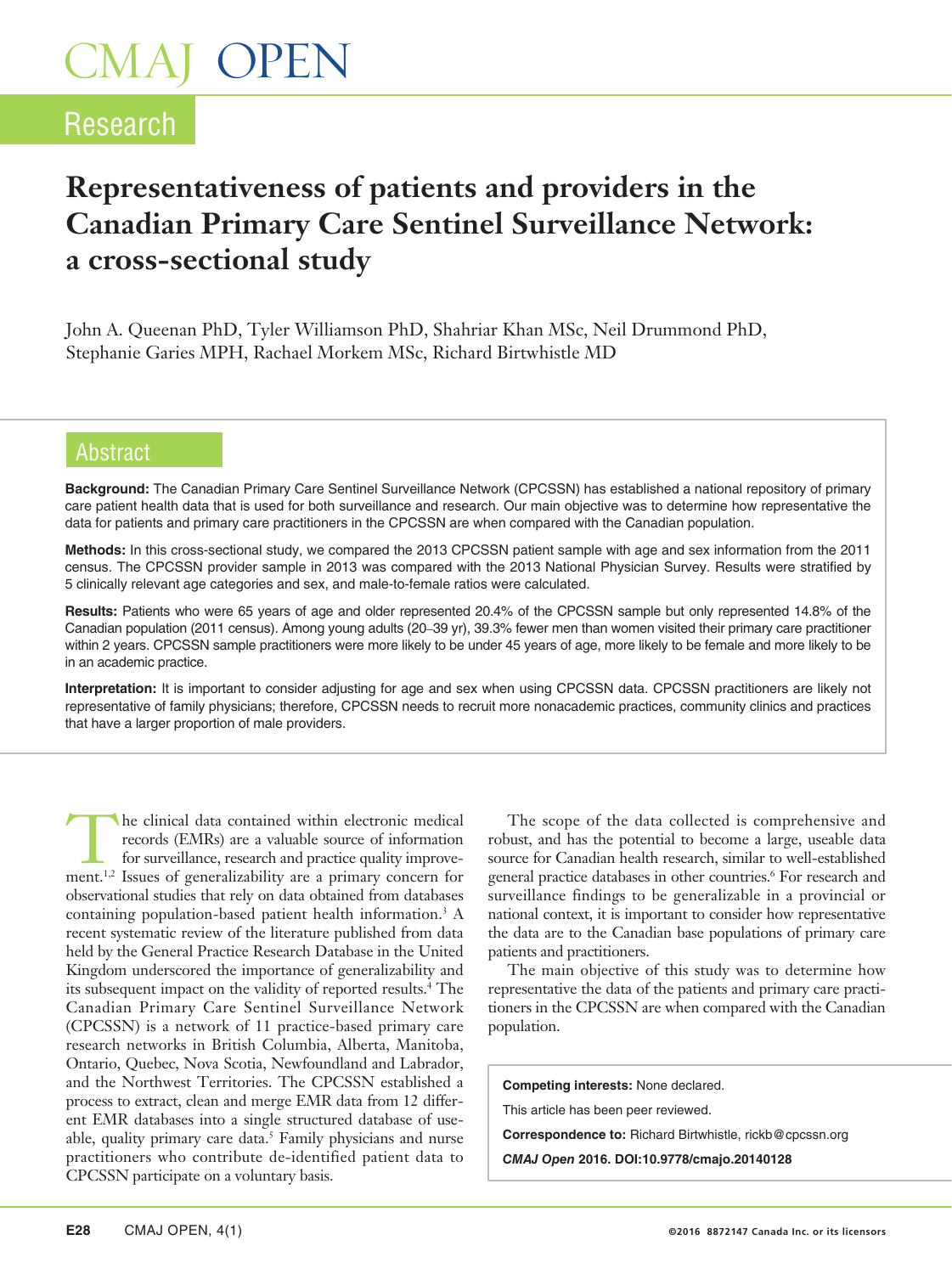### **Methods**

### **Setting**

CPCSSN received approval for this study from the Research Ethics Board of each network's host university and from the Health Canada Research Ethics Board. Written consent for the collection and analysis of anonymous EMR data was obtained from all participating CPCSSN primary care providers.

The first wave of recruitment took place between 2008 and 2010 and focused on recruiting family practices that were associated with academic or university sites, where providers were more amenable to participating in research. As CPCSSN became more established, recruitment strategies were broadened to include nonacademic practices in various settings (urban, suburban and rural). The resulting sample of patients, providers and practices is both a convenience and purposive sample. Patients are given the opportunity to opt out of the CPCSSN database except in Quebec, where provincial law mandates an opt-in process. At present, only a small number of patients requested exclusion  $(n = 1)$  or refused to participate  $(n = 314)$ . Our database has grown since its inception in 2008 to include more than 800 practitioners across Canada who contribute data on over a million patients.

CPCSSN data are from all patient encounters that are recorded in the EMR. We extract most data elements for all patients, including demographics, diagnoses, laboratory and examination results, medications, medical procedures, risk factors, referrals and physician billing. CPCSSN has validated methods to estimate the prevalence of 8 chronic conditions.<sup>7</sup>

### **Sources of data and study population**

The study design was cross-sectional. We compared select information about the CPCSSN patient and provider samples with publicly available information from the 2011 census<sup>8</sup> and the 2013 National Physician Survey.9 The CPCSSN patient sample was defined as all patients in the database as of Sept. 30, 2013, who had had at least 1 clinic encounter in the previous 2 years. No other exclusion or inclusion criteria were applied. This method was used previously as a reasonable estimate of the "active practice."10 The census is the most comprehensive source of Canadian demographic data and is readily available.

The National Physician Survey is sent annually to all licensed Canadian physicians and provides information on both primary care and specialist providers. Retired physicians, medical students and residents are not included. The CPCSSN primary care provider population was compared with the primary care respondents to the 2013 National Physician Survey. Although the National Physician Survey has low response rates, it was the only suitable comparator available in Canada.

Patient age and sex comparisons were also performed at the provincial level. Information on CPCSSN practitioners' age, sex, urban or rural clinic location and if they practised in an academic setting were provided by the network sites and compared with the 2013 National Physician Survey.

### **Statistical analysis**

Eligible patients in the CPCSSN sample (2-yr contact) were stratified by clinically relevant age groups (infants 0–4 yr,

children 5–19 yr, young adults 20–39 yr, middle-aged adults 40–64 yr and older adults 65 yr and older) and sex. The proportion of patients in each stratum, 95% confidence intervals (CIs) and the ratio of males to females were calculated. The comparison age and sex distributions of the Canadian population were similarly stratified. CPCSSN practitioners were stratified according to age (< 35, 35–44, 45–54, 55–64 and  $\geq 65$  yr), sex, practice setting (academic or community practice) and rural or urban practice location (rurality was indicated by 0 in the second digit of the postal code). These strata were chosen to correspond to those that could be obtained from the 2013 National Physician Survey. Descriptive data analysis was performed using SAS version 9.3.

### **Results**

Table 1 shows the demographic characteristics of the patients in the CPCSSN database. As of Sept. 30, 2013, 392 443 patients who had at least 1 encounter with their primary care provider in the last 2 years and 478 providers (465 family physicians, 14 nurse practitioners and 9 with provider type data missing) were registered with CPCSSN. The patients in the CPCSSN were, on average, 43 years of age (SD 24 yr), and there were more women than men (57.1% v. 42.9%). About

**Table 1: Characteristics of patients in the CPCSSN database with a clinical encounter in the previous 2 years (***n* **= 392 443; as of Sept. 30, 2013) compared with the 2011 Canadian Census population (full census data, including non-CPCSSN provinces,** *n* **= 33 476 715)**

| Characteristic          | <b>CPCSSN</b>           | Census 2011 <sup>8</sup> |
|-------------------------|-------------------------|--------------------------|
| Age, yr                 |                         |                          |
| Mean $\pm$ SD           | $43.1 \pm 23.5$         | $39.6 \pm 22.6$          |
| Median (IQR)            | 44.0<br>$(24.0 - 61.0)$ | 40.0<br>$(21.0 - 56.0)$  |
| Sex, %                  |                         |                          |
| Male                    | 42.9                    | 49.0                     |
| Female                  | 57.1                    | 51.0                     |
| Residence location, %   |                         |                          |
| Urban                   | 77.1                    | 81.0                     |
| Rural                   | 22.9                    | 19.0                     |
| Province,* %            |                         |                          |
| <b>British Columbia</b> | 2.6                     | 13.1                     |
| Alberta                 | 15.8                    | 10.9                     |
| Manitoba                | 8.2                     | 3.6                      |
| Ontario                 | 48.2                    | 38.4                     |
| Quebec                  | 1.6                     | 23.6                     |
| Nova Scotia             | 14.1                    | 2.8                      |
| Newfoundland            | 9.5                     | 1.5                      |

Note: CPCSSN = Canadian Primary Care Sentinel Surveillance Network,

IQR = interquartile range.

\*Census total does not add up to 100.0% because non-CPCSSN provinces were excluded.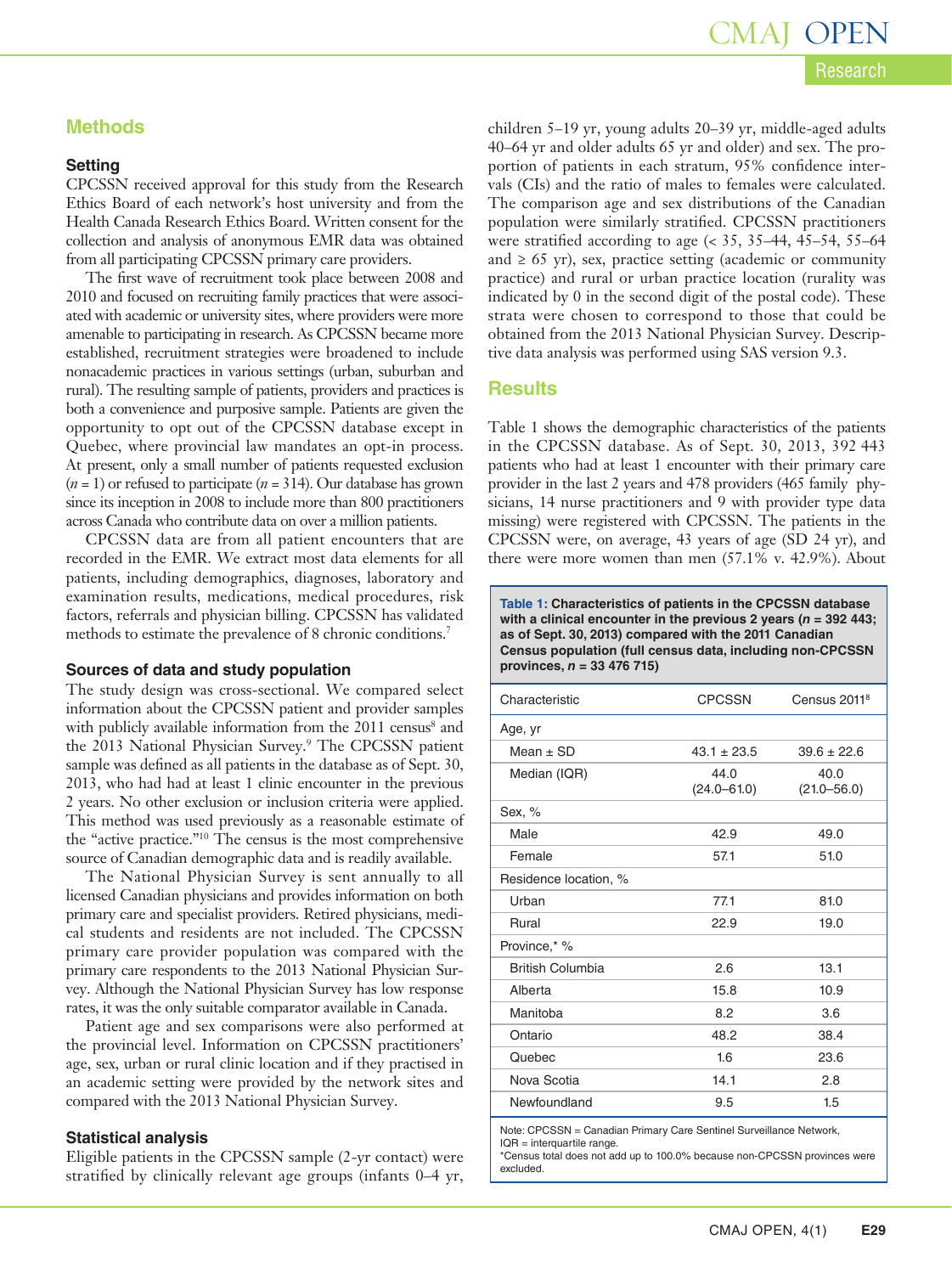## CMAJ OPEN

### Research

one-quarter (22.9%) of the patients had a rural postal code. For the CPCSSN sample, Ontario contributed 48.2%, with Alberta, Nova Scotia, and Newfoundland and Labrador making the next largest contributions (15.8%, 14.1% and 9.5%, respectively). Networks in British Columbia and Quebec made very modest contributions to the overall sample (2.6% and 1.6%, respectively), since the growth of CPCSSN in those provinces has been slow because BC is a relatively new network and health legislative requirements in Quebec slow the process. Territorial data were not available as of Sept. 30, 2013.

Figure 1 presents the population pyramid comparing the 2013 CPCSSN sample and the 2011 Census. The CPCSSN patient population was, on average, older than the baseline Canadian population. The largest differences were for the



**Figure 1:** Population pyramid comparing the 2013 CPCSSN sample population and the 2011 Canadian census, grouped by clinically relevant age categories. CPCSSN = Canadian Primary Care Sentinel Surveillance Network.

|                                  | Census 2011 population<br>$N = 33476715$                 |                                                            |           | CPCSSN national population<br>$N = 392443$  |                                                           |           |
|----------------------------------|----------------------------------------------------------|------------------------------------------------------------|-----------|---------------------------------------------|-----------------------------------------------------------|-----------|
| Characteristic by<br>age group   | No. of males,<br>$% (95\% \text{ Cl})$<br>$n = 16414225$ | No. of females,<br>$% (95\% \text{ Cl})$<br>$n = 17062490$ | Sex ratio | No. of males.<br>% (95% CI)<br>$n = 168316$ | No. of females,<br>$% (95\% \text{ Cl})$<br>$n = 224$ 127 | Sex ratio |
| Infants, 0-4 yr                  | 961 150,<br>$5.85(5.84 - 5.87)$                          | 915 950,<br>$5.37(5.36 - 5.38)$                            | 1.05      | 10 492,<br>$6.23(6.12 - 6.35)$              | 10 390,<br>4.64 (4.55–4.72)                               | 1.01      |
| Children, 5-19 yr                | 3 0 25 7 90.<br>18.43 (18.41-18.45)                      | 2 882 605,<br>16.89 (16.88-16.91)                          | 1.05      | 27 582.<br>16.39 (16.21-16.56)              | 28 886.<br>12.89 (12.75-13.03)                            | 0.95      |
| Young adults,<br>20-39 yr        | 4 309 075.<br>26.25 (26.23-26.27)                        | 4 384 810.<br>25.70 (25.68-25.72)                          | 0.98      | 35 4 34.<br>21.10 (20.86-21.25)             | 58 415.<br>26.06 (25.88-26.25)                            | 0.61      |
| Middle aged,<br>$40 - 64$ yr     | 5919450,<br>36.06 (36.04-36.09)                          | 6 132 845,<br>35.94 (35.92-35.97)                          | 0.97      | 60 236,<br>35.79 (35.56-36.02)              | 81 128,<br>36.20 (36.00-36.40)                            | 0.74      |
| Older adults, 65 yr<br>and older | 2 198 760,<br>13.39 (13.38-13.41)                        | 2 746 280,<br>16.09 (16.08-16.11)                          | 0.80      | 34 572,<br>20.54 (20.35-20.73)              | 45 308,<br>20.21 (20.05-20.38)                            | 0.76      |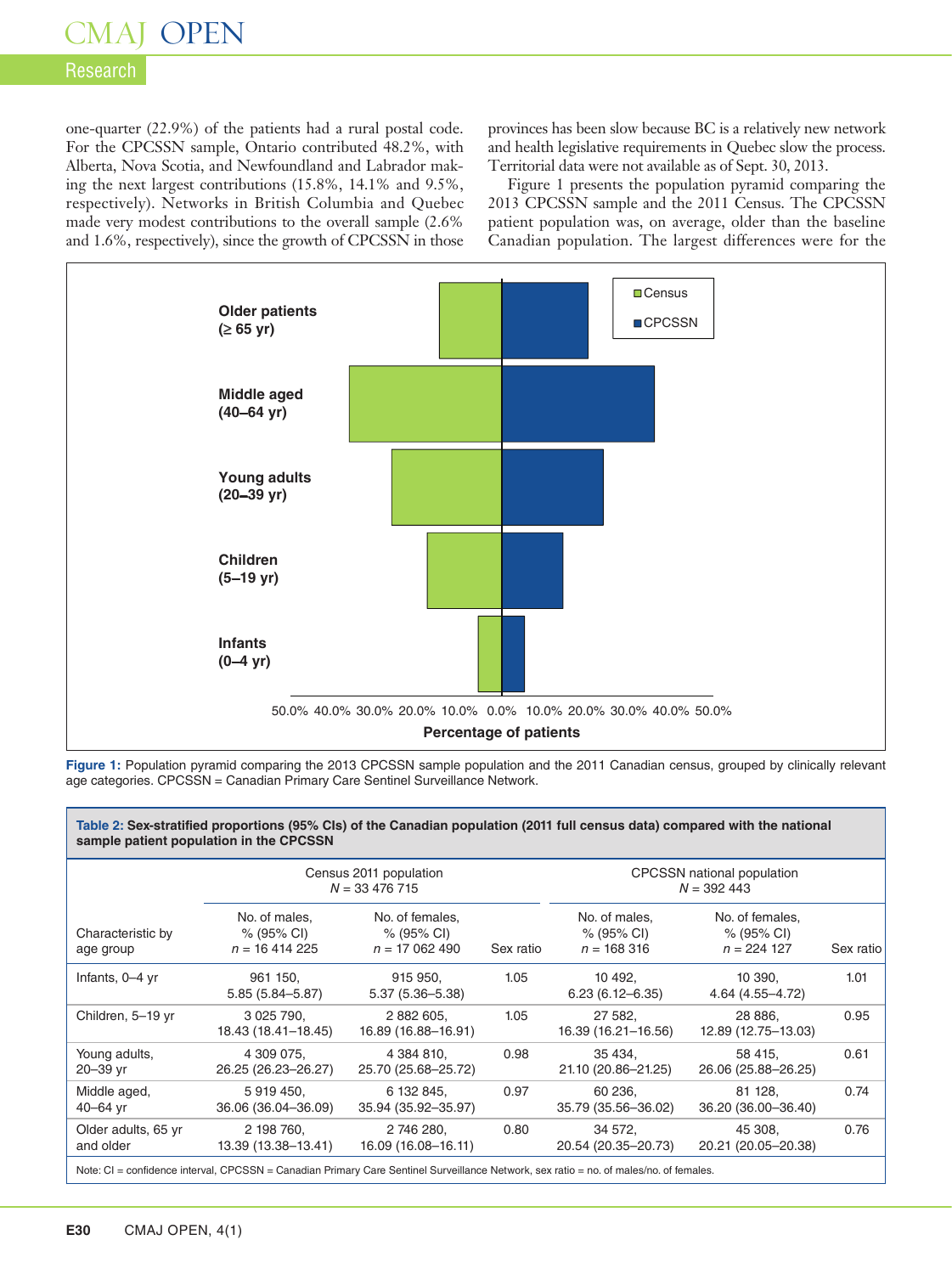Research CMAJ OPEN

65 years and older and the less than 30 years of age groups. Patients 65 years and older made up 20.4% of the CPCSSN patient population, but they made up only 14.8% of the Canadian population according to the census. Conversely, the CPCSSN patient sample slightly underrepresented young adults and children compared with the Canadian population (23.9% v. 26.0% and 14.4% v. 17.6%, respectively).

Table 2 compares the 2011 census stratified by sex. The ratio of males to females was close to parity in both the infant and children age categories. The largest difference was observed in the young adult population, in which 39.3% fewer men visited their physician within 2 years compared with women. There were significantly fewer men than women in the middle age and older adult categories (25.8% and 23.7% fewer, respectively).

Table 3 provides comparisons of the demographic information for CPCSSN practitioners and respondents to the 2013 National Physician Survey. CPCSSN practitioners were younger, more likely to be female (51.1% v. 44.0%) and from academic practices (19.3% v. 7.8%) compared with the National Physician Survey respondents.

Geographic location of participating practices was similar (15.9% rural clinics v. 16.0%) (data not shown).

Additional population pyramids are available in Appendix 1 (available at www.cmajopen.ca/content/4/1/E28/suppl/DC1). Figure S1 shows the population pyramid comparing the 2013 CPCSSN sample and the 2011 Canadian census, and Figure S2 shows the national population pyramids for men and women. Figures S3–9 show the analogous population pyramids for each participating province. All of the provinces, with the exception of Quebec, had similar distributions when compared with their national and provincial data (Figure S1). Quebec had the least number of patients contributing data to the CPCSSN database (men *n* = 2501, women *n* = 3871).

### **Interpretation**

CPCSSN patients are only somewhat representative of the Canadian general population. Provincial-level comparison was reasonable, except for Quebec and British Columbia (contributions of 1.6% and 2.6%, respectively). This study highlights areas for improvement and the need to have practice participation from all of Canada to improve overall representativeness. Past primary care research suggests that Canadians who visit their family physician are older and more likely to be women.11– <sup>13</sup> This pattern was repeated in the CPCSSN patient population and is typical of most primary care study groups.<sup>11-13</sup> The underlying reason for the observed differences may be that women seek medical care for themselves or for their children more frequently than men.<sup>11-13</sup> Therefore, it is important to consider adjustments in age and sex for any analysis conducted using CPCSSN data. Although the Quebec network had a lower number of males aged 20–39 years compared with the other provincial networks, it is possible that this difference was due to the smaller sample size that Quebec contributed (1.6%). The representation of CPCSSN at the provincial level will improve with increasing numbers of both patients and practitioners from across the country. As the numbers of CPCSSN practitioners and patients continue to grow by strategic sampling, issues surrounding representativeness will decrease.

CPCSSN practitioners may not be representative of family physicians who responded to the 2013 National Physician Survey. In general, CPCSSN practitioners are younger and practice more often in an academic centre than their colleagues in family medicine. As interest increases in understanding the contributions made by nonacademic physicians and other health professionals contributing to team-based primary health care, representativeness among practices at the general-function or even specific-task level becomes increasingly relevant and desirable. Therefore, CPCSSN will continue to recruit with an emphasis on nonacademic physicians to ensure future representativeness.

#### **Limitations**

There were no similar studies that we could find that reported on the external validity/generalizability of a national EMR. The literature has focused on issues of internal validity and its subsequent impact on external validity.

Because CPCSSN practitioners, and by association their patients, were not randomly selected, the extent to which

| Table 3: Representativeness of physicians in the national |
|-----------------------------------------------------------|
| CPCSSN data (up to Sept. 30, 2013) compared with          |
| respondents to the 2013 NPS                               |

| Characteristic                                                                                          | No. (%) of<br><b>CPCSSN</b><br>physicians<br>$n = 478$ | No. (%) of 2013 NPS<br>respondents<br>$n = 31,799$ |  |  |
|---------------------------------------------------------------------------------------------------------|--------------------------------------------------------|----------------------------------------------------|--|--|
| Age, yr                                                                                                 |                                                        |                                                    |  |  |
| < 35                                                                                                    | 59 (13.7)                                              | 3 434 (10.8)                                       |  |  |
| $35 - 44$                                                                                               | 110 (25.5)                                             | 6 805 (21.4)                                       |  |  |
| $45 - 54$                                                                                               | 125 (29.0)                                             | 8 554 (26.9)                                       |  |  |
| $55 - 64$                                                                                               | 104 (24.1)                                             | 9000(28.3)                                         |  |  |
| $\geq 65$                                                                                               | 33 (7.7)                                               | 4 007 (12.6)                                       |  |  |
| No. missing                                                                                             | 47                                                     | 0                                                  |  |  |
| Sex                                                                                                     |                                                        |                                                    |  |  |
| Male                                                                                                    | 234 (48.9)                                             | 17 807 (56.0)                                      |  |  |
| Female                                                                                                  | 244 (51.0)                                             | 13 992 (44.0)                                      |  |  |
| Practice location                                                                                       |                                                        |                                                    |  |  |
| Urban/nonrural                                                                                          | 402 (84.1)                                             | 26 432 (84.0)                                      |  |  |
| Rural                                                                                                   | 76 (15.9)                                              | 5 035 (16.0)                                       |  |  |
| No. missing                                                                                             | 0                                                      | 332                                                |  |  |
| Practice setting                                                                                        |                                                        |                                                    |  |  |
| Academic primary care                                                                                   | 92 (19.3)                                              | 1 982 (7.8)                                        |  |  |
| Nonacademic primary<br>care                                                                             | 386 (80.7)                                             | 23 423 (92.2)                                      |  |  |
| No. missing                                                                                             | 0                                                      | 6 3 9 4                                            |  |  |
| Note: CPCSSN = Canadian Primary Care Sentinel Surveillance Network,<br>NPS = National Physician Survey. |                                                        |                                                    |  |  |